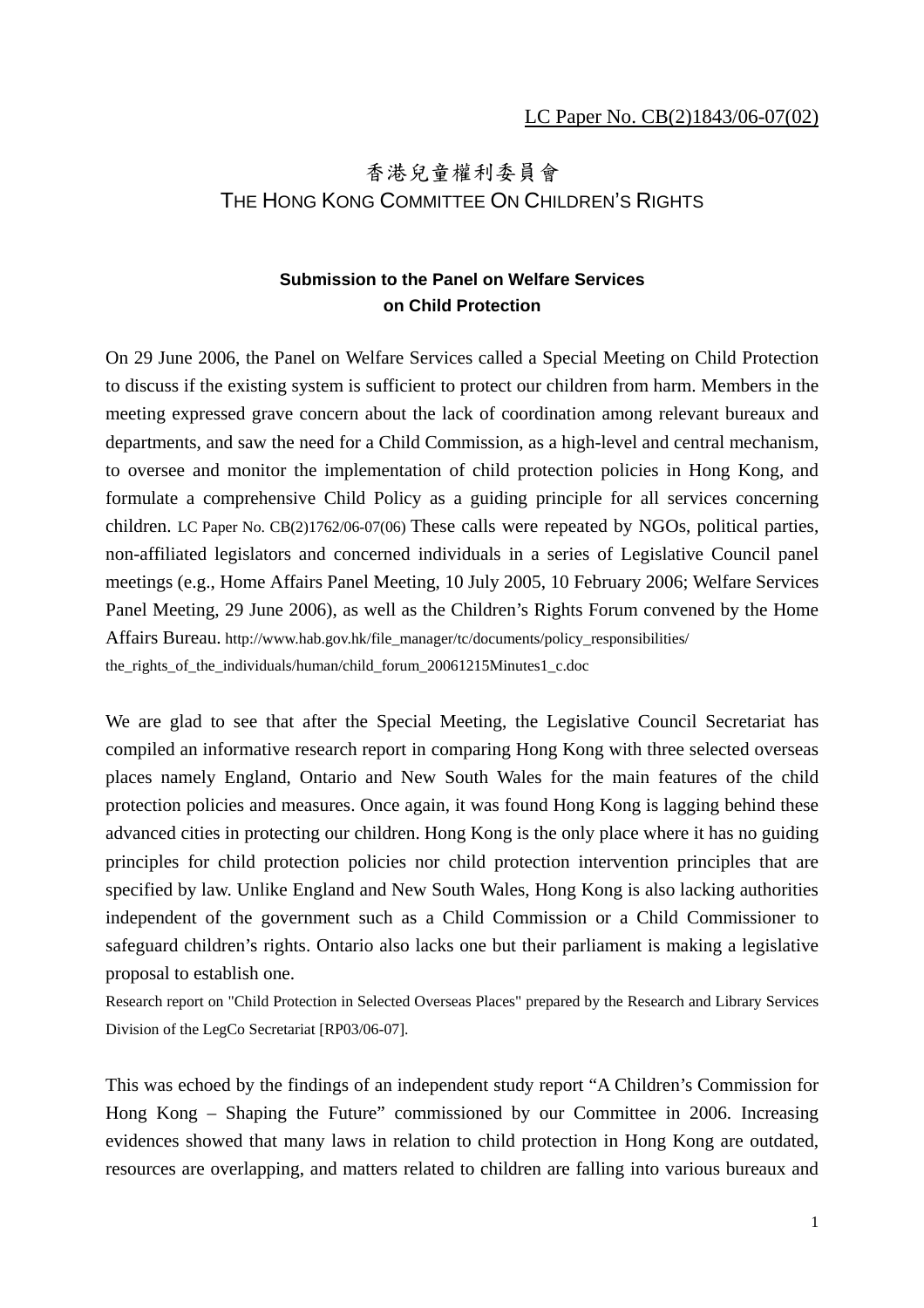departments but lacks one single body to put their interests and perspectives into focus. http://www.childrenrights.org.hk/A\_Full\_report.pdf

It is a global trend to establish a Children's Commission or Children's Ombudsman in order to take care of the specific needs of children. The United Nations Committee on the Rights of the Child also advocates it as a priority, and repeatedly urged the HKSAR government to set up such a body in line with the Paris Principles.

http://www.hab.gov.hk/file\_manager/en/documents/policy\_responsibilities/CRC\_Concluding\_observations\_2005\_ e.pdf

The Appendix 1 attached to this submission "Statement to support the establishment of a Commission for Children in Hong Kong" is generated by a long list of NGOs, professional groups and concerned individuals who are committed to promote the establishment of such a body for 1.3 million children in Hong Kong, with reference to documents, study reports and materials generated in Hong Kong since the mid-90's.

The call for a Commission for Children in Hong Kong was clear, both in the community and in the United Nations. The time for a Children's Commission is right now – before our children grow into a society that does not befit Hong Kong.

Submitted by Hong Kong Committee on Children's Rights 12 May 2007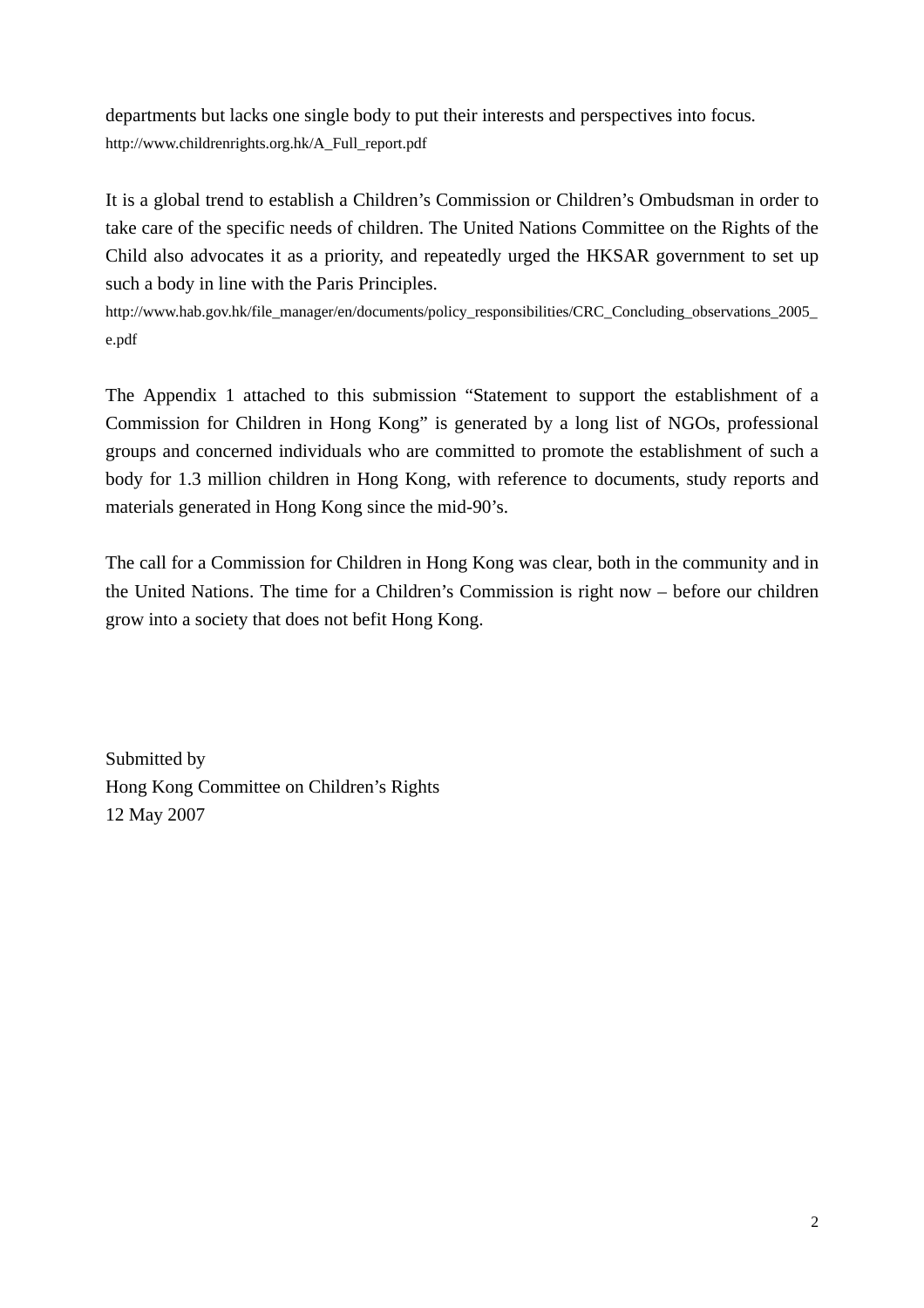**Let's join hands to make our children grow up in a society that respects their rights!**

### Appendix 1

## **Statement to support the establishment of a Commission for Children in Hong Kong**

The United Nations Convention on the Rights of the Child (UNCRC) came into effect in Hong Kong in 1994. It is the obligation of the HKSAR Government to implement the rights mentioned in the Convention for the 1.3 million children aged under 18 in the territory. At present, we have many bureaux that are responsible for children. However, there is no single bureau that has children as its main focus and to ensure that the public authorities translate the principles enshrined in the UNCRC into reality. Without such a commitment, children and their rights continue to languish at the bottom of the political agenda.

It is a global trend to establish a Children's Commission or Children's Ombudsman in order to take care of the specific needs of children. The United Nations Committee on the Rights of the Child and the newly formed United Nations Human Rights Council advocated that such body should be set up as a matter of priority. In 2005, a total of 20 agencies and professional groups submitted a shadow report to reflect the child rights situation in Hong Kong (NGO Report of the Hong Kong Special Administrative Region under the Convention on the Rights of the Child). They called on the government to set up a Children's Commission with the appropriate power and resources to carry out its functions at the earliest time possible. In the Concluding Observations, the UN Committee strongly recommended that our government to establish such a body to improve the child rights situation in Hong Kong.

The call for a Commission for Children in Hong Kong was clear, both in the community and in the United Nations. We believe it is the right time to bring this issue forward and to act now with determination. A Children's Commission may not be the answer to all the problems faced by children but it can be a channel through which the voice of children can be more clearly heard.

#### **We hope the Commission for Children can fulfill the following functions and roles:**

- **1. Advocate and influence policies** by monitoring the implementation of the UNCRC and the child rights situation in Hong Kong; by reviewing existing policies, ensuring a child impact study is done when policies are changed or new policies introduced and in monitoring the implementation of legislation in practice.
- **2. Research and analyze** by developing indicators to measure the improvement of the child rights situation and to conduct research in order to systematically analyze the child rights situation in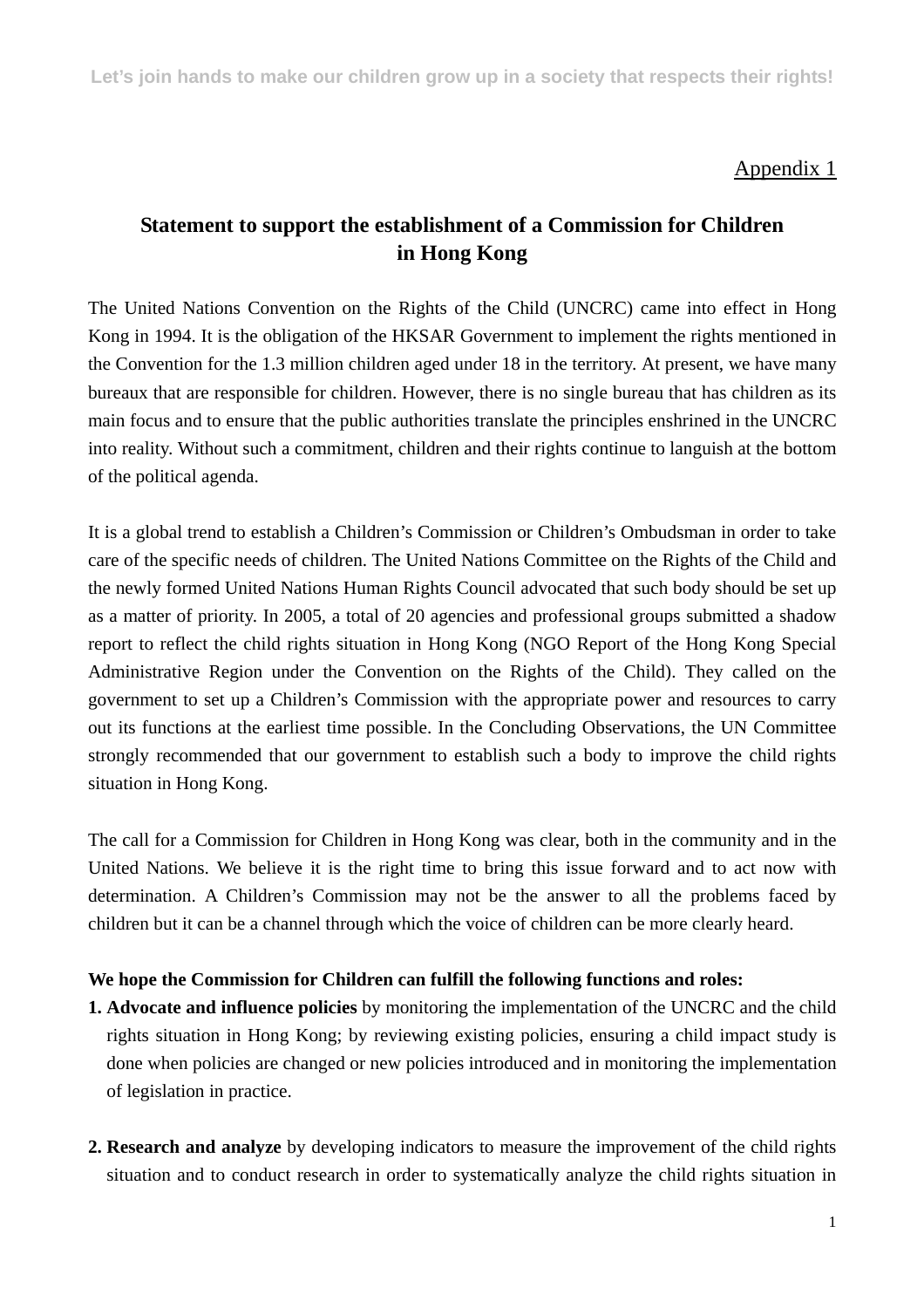different aspects.

- **3. Coordinate, communicate and cooperate** by liaising with various government bureaux, departments and the private and voluntary sectors on matters affecting children; and by cooperating with local and overseas organizations and professionals to seek better practice and services for children.
- **4. Educate and promote children's rights** by developing guidelines and training materials for the general public and by raising awareness through the media and public campaigns.
- **5. Probe** into cases in breach of children's rights, which have public and policy implications, to suggest necessary changes and to make recommendations for improvement.
- **6. Speak for children** by encouraging children to express their views and representing them by putting forward their views and concerns at a higher level to ensure the child's perspective is being considered; by consulting, communicating and hearing the views directly from children through appropriate channels.

## **This statement was supported by the following agencies and professional groups, which have committed themselves to promote the establishment of a Children's Commission in Hong Kong:**

Against Child Abuse Center for Child Development, Hong Kong Baptist University Chinese YMCA of Hong Kong – Hin Keng Centre Chinese YMCA of Hong Kong – Tsuen Wan Centre Dr Fernando Cheung's office Dr Kwok Ka Ki's office Evangelical Lutheran Church of Hong Kong – Grace Rehabilitation Service Evangelical Lutheran Church of Hong Kong – Letter Box to Uncle Long Leg The Hong Kong Childhood Injury Prevention and Research Association Hong Kong College of Paediatricians Hong Kong Committee for UNICEF Hong Kong Committee on Children's Rights Hong Kong Council of Early Childhood Education and Services Hong Kong Down Syndrome Association Hong Kong Human Rights Monitor Hong Kong Paediatric Foundation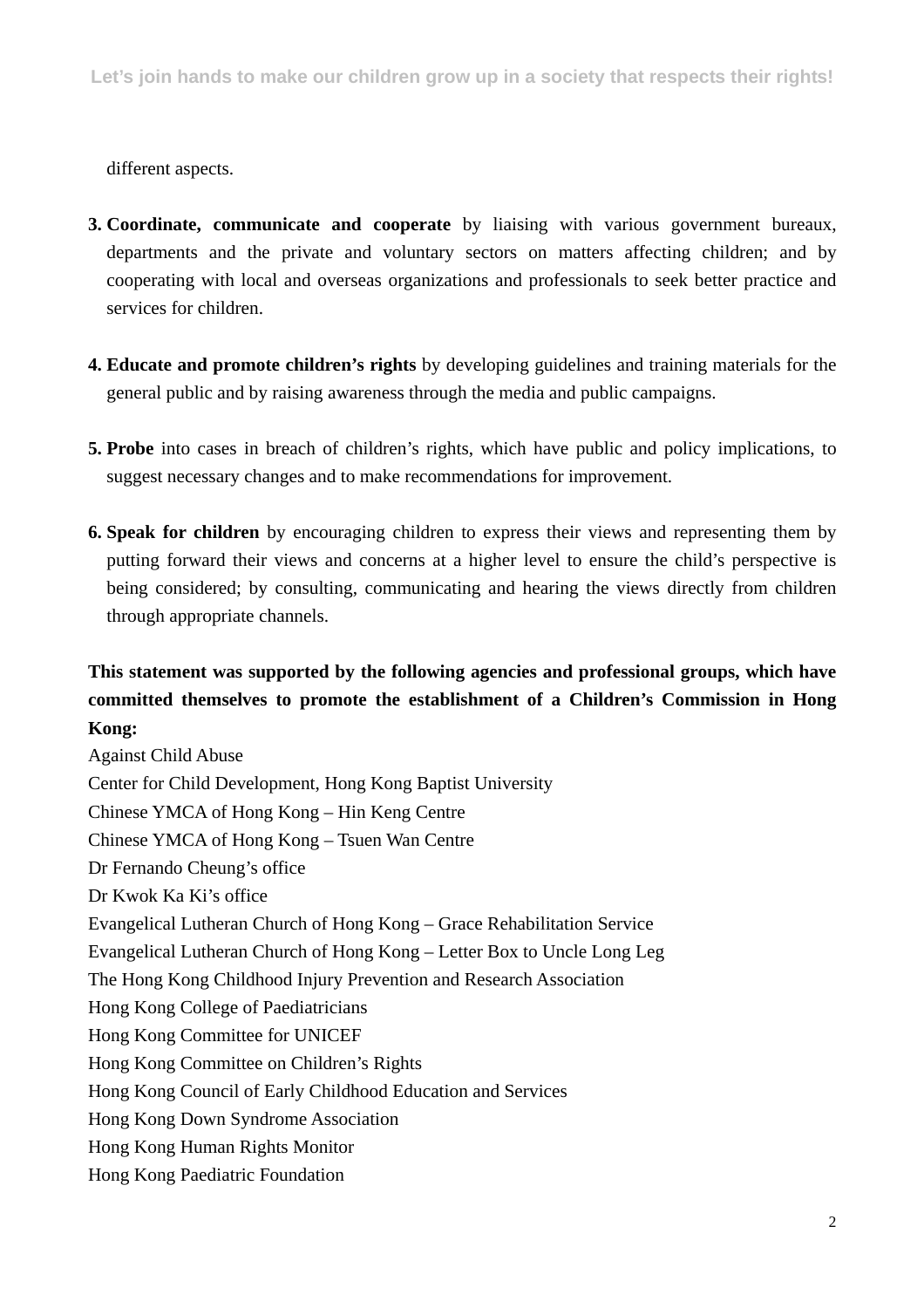**Let's join hands to make our children grow up in a society that respects their rights!**

229th Hong Kong Scout Group Hong Kong Society for the Protection of Children Kids' Dream Playright Children's Play Association Society for Community Organization Suen Mei Speech & Hearing Centre The Boys' and Girls' Clubs Association of Hong Kong The Hong Kong Council of Social Service The Hong Kong Paediatric Society **TREATS** 

**If you support this statement and wish to make changes for children in Hong Kong, please return the attached reply slip to us as soon as possible. We will make use of the list of supporters to strengthen our campaign for the establishment of a Commission for Children in Hong Kong.** 

If you have any concerns and views to share, please do not hesitate to contact us through Ms Billy Wong of the Hong Kong Committee on Children's Rights at 2324 9782 or Email: hkccr8@childrenrights.org.hk. We look forward to seeing your participation!

Supporting agencies and individuals Hong Kong Community Development Network Hong Kong Church Renewal Movement Intellectually Disabled Education and Advocacy League Evangelical Lutheran Church of Hong Kong Ms Cyd Ho Sau-lan Environmental Advisory Service H.K.S.K.H. Lady MacLehose Centre Committee on Youth Smoking Prevention Children's Cancer Foundation Mr Shiu Ka-chun Hong Kong Institute of Education T.I.H. Allumni Hong Kong Association of the Deaf Prof Lau Yu-lung, Department of Paediatrics and Adolescent Medicine, The University of Hong Kong The Against Elderly Abuse of Hong Kong Prof Cheng Yu-shek, The City University of Hong Kong